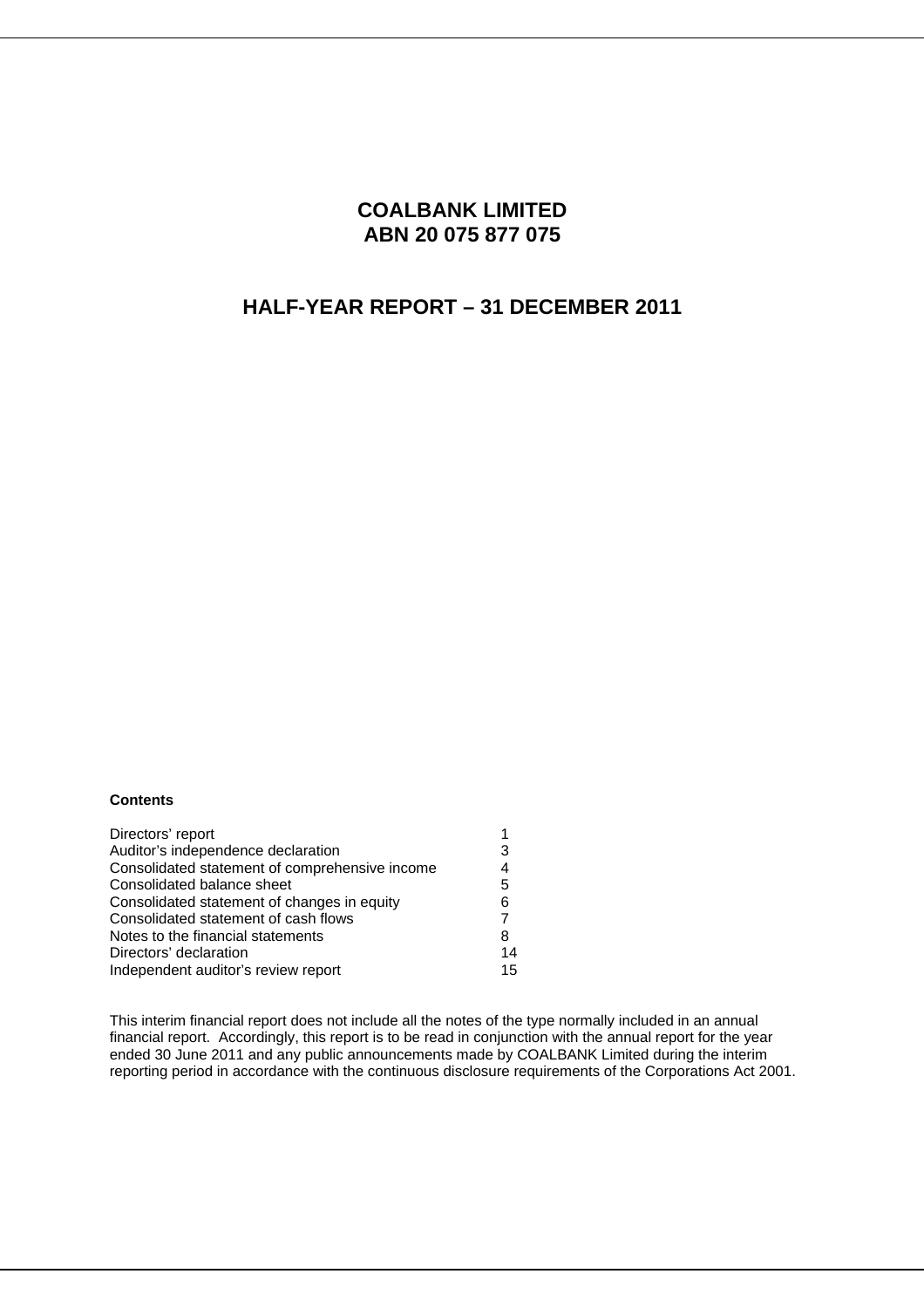## **DIRECTORS' REPORT**

Your directors present their report on the consolidated entity consisting of COALBANK Limited and the entities it controlled at the end of, or during, the half-year ended 31 December 2011.

#### **Directors**

The following persons were directors of COALBANK Limited during the whole of the half-year and up to the date of this report:

R Clarke G A J Baynton W<sub>R</sub> Stubbs L R Grimstone G Baker

S Ever was appointed a director on 30 August 2011 and continues in office at the date of this report.

#### **Review of operations**

The loss after income tax of the Group for the half-year was \$2,699,564 (2010: loss \$632,105). The loss reflects the nature of the Group's principal activity, being coal, coal seam gas (CSG) and mineral exploration.

A \$3.8 million institutional investment by funds associated with Och-Ziff Capital Management LLC was completed early in the period to fund the coal exploration program and provide further working capital.

The term for EPC1299 (Strathaver/Bromelton) expired during the period, and the Company has not applied for renewal of this permit of 3 sub-blocks. No economic coal resources were identified in the permit during drilling in prior periods.

COALBANK's 2011 coal drilling program commenced on 29 August 2011 in EPCs 1719 and 1993 within the Company's Blackall Coal Project located near Blackall, approximately 145km south-west of Alpha in Central Queensland. The program was completed in mid-December and continued to reveal the presence of coal seams at shallow depths

Coal seams were intersected at relatively shallow depths (from 16 metres) over a distance of approximately 26 kilometres with total coal thicknesses exceeding 10 metres intersected in a number of holes.

A total of 34 holes have now been completed south of Blackall including 4 partly cored holes targeted for coal seam sampling at sites selected from the chip drilling program. Down-dip holes indicate that the seams are very shallow-dipping.

Three separate coal-bearing horizons have been encountered over a 26 kilometre strike length from depths as shallow as 16 metres.

The deposit is favourably located adjacent to an existing rail corridor connecting Blackall with the rail infrastructure being proposed for regional Galilee Basin coal projects including GVK-Hancock, Waratah Coal and Adani.

In parallel with ongoing activities in the Blackall region COALBANK drilled 6 stratigraphic holes across EPCs 1415, 1481 and 1621 south-east of Tambo. These holes confirmed the presence of the Walloon Coal Measures in the area and provide valuable data for targeting of future exploration in these areas.

In Quarter 1, 2012 the Company will resume drilling activities at the Blackall Project. The focus will be to achieve a maiden coal resource in line with the JORC criteria by:

- continuing a broad drilling grid to progress control correlation, determine eastward extent of Winton Formation coal seams and identify areas with maximum coal thicknesses;
- ongoing core sampling from selected sites for coal quality analysis; and
- continuing infill drilling.

With the initial results from the Company's successful Blackall drilling program, the Company has received recent approaches from a number of interested foreign and domestic strategic partners and intermediaries regarding potential joint ventures, strategic investments, partial asset sales or other corporate transactions.

Site visits for certain interested parties have also been hosted by the Company at certain of its coal project areas.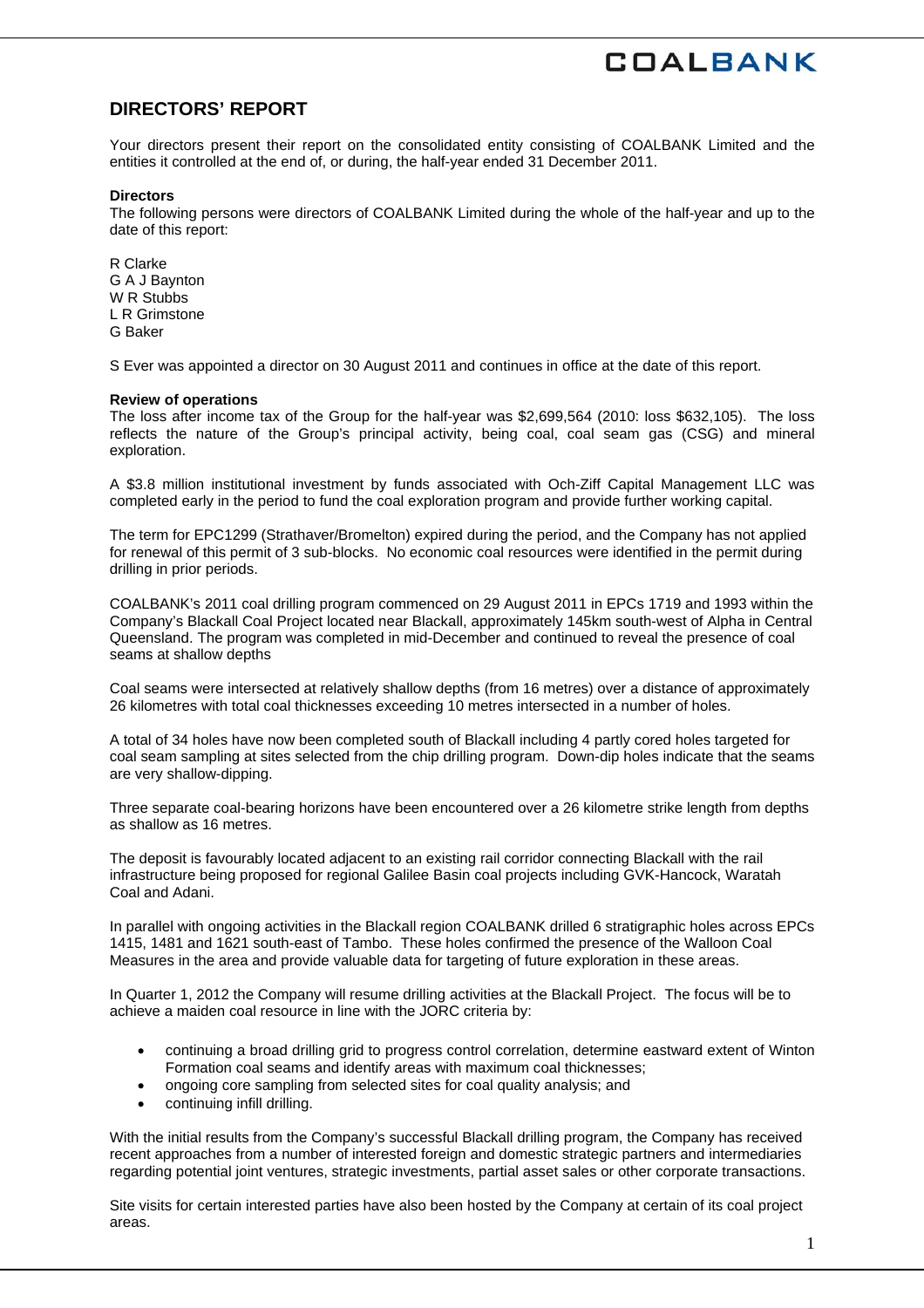Discussions are continuing with interested parties with regard to joint ventures or other transactions for the Surat Gas portfolio. Work was undertaken during the quarter to validate open file seismic data previously transcribed.

An Independent Expert's Report was commissioned by the board for its Harvest Metals subsidiary and is due for finalization during the March quarter. The report is a valuable compilation of data relating to the company's Chillagoe and Mt Morgan Exploration Permits for Metals (EPMs).

The Company received approaches during the period from parties interested in joint ventures, farm-in and other transactions regarding Harvest Metals or its individual projects. Further discussions with such parties were delayed pending the receipt of the completed Independent Expert's Report for Harvest Metals. Subject to the outcome of the next phase of these discussions, the Company currently plans to call a Shareholders Meeting during the first half of 2012 to consider an in specie distribution of shares in Harvest Metals to COALBANK shareholders.

The Company is currently considering a formal process to review the options and manage these accelerating approaches and has received proposal from intermediaries well positioned for this role. Appointment of an intermediary to manage a strategic review process will be considered during the first Quarter of 2012.

#### **Auditor's independence declaration**

A copy of the auditor's independence declaration as required under section 307C of the *Corporations Act*  2001 is set out on page 3.

This report is made in accordance with a resolution of directors.

estel

**R Clarke Chairman** 

**15 March 2012**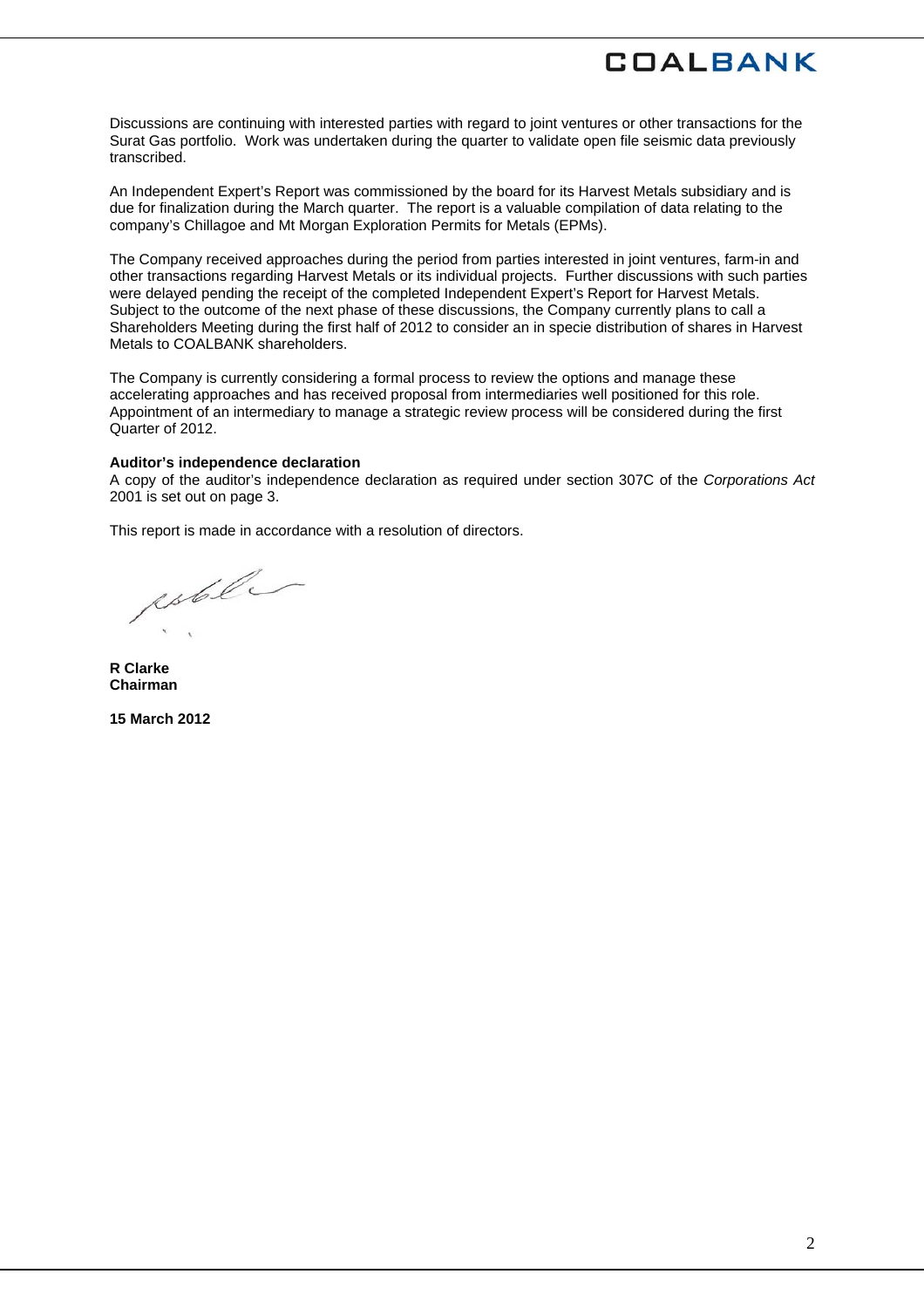

### **DECLARATION OF INDEPENDENCE BY C J SKELTON TO THE DIRECTORS OF COALBANK LIMITED**

As lead auditor for the review of COALBANK Limited for the half-year ended 31 December 2011, I declare that to the best of my knowledge and belief, there have been:

- no contraventions of the auditor independence requirements of the *Corporations Act 2001* in relation to the review; and
- no contraventions of any applicable code of professional conduct in relation to the review.

This declaration is in respect of COALBANK Limited and the entities it controlled during the period.

**C J Skelton** Director

Chi Shitta

**BDO Audit (QLD) Pty Ltd**

Brisbane: 15 March 2012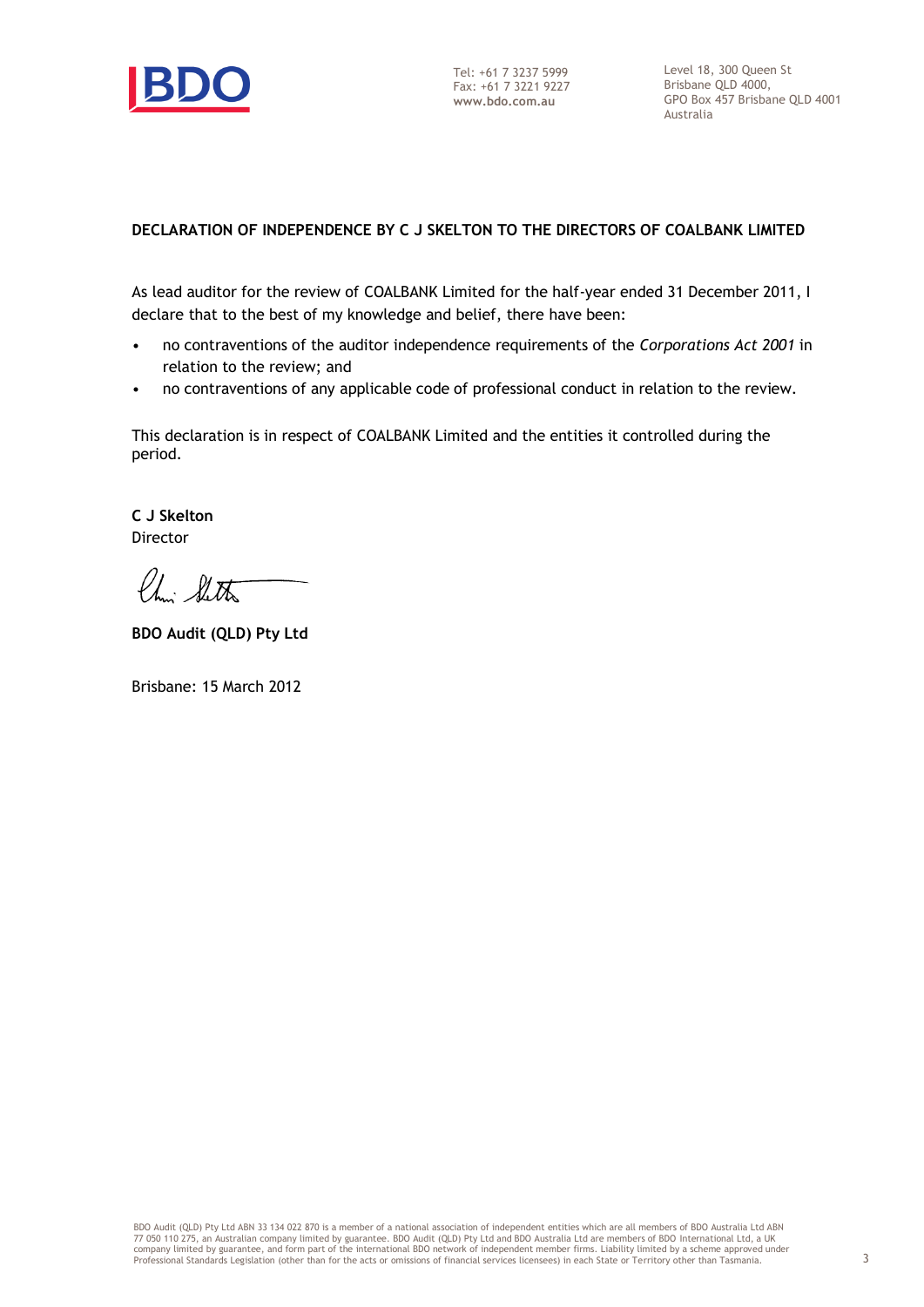## **CONSOLIDATED STATEMENT OF COMPREHENSIVE INCOME FOR THE HALF-YEAR ENDED 31 DECEMBER 2011**

|                                                                                                                                                                                                                                                                                                             | Half-year                                                                                                   |                                                                                          |
|-------------------------------------------------------------------------------------------------------------------------------------------------------------------------------------------------------------------------------------------------------------------------------------------------------------|-------------------------------------------------------------------------------------------------------------|------------------------------------------------------------------------------------------|
|                                                                                                                                                                                                                                                                                                             | 2011<br>S                                                                                                   | 2010<br>S                                                                                |
| Revenue                                                                                                                                                                                                                                                                                                     | 65,277                                                                                                      | 57,235                                                                                   |
| Professional services expenses<br>Tenement expenditure written off<br>Impairment of assets<br>Finance costs<br>Revaluation of financial liabilities at fair value through profit or loss<br>Corporate overhead expenses<br>Depreciation expenses<br>Directors' remuneration<br>Share based payments expense | (112, 917)<br>(173, 887)<br>(343,069)<br>(1, 145, 036)<br>(531, 108)<br>(4,045)<br>(202, 633)<br>(252, 146) | (123, 452)<br>(37, 697)<br>(11, 595)<br>(376, 586)<br>(5, 393)<br>(128, 051)<br>(6, 566) |
| Loss before income tax                                                                                                                                                                                                                                                                                      | (2,699,564)                                                                                                 | (632, 105)                                                                               |
| Income tax expense                                                                                                                                                                                                                                                                                          |                                                                                                             |                                                                                          |
| Net loss for the half-year                                                                                                                                                                                                                                                                                  | (2,699,564)                                                                                                 | (632, 105)                                                                               |
| Other comprehensive income<br>Other comprehensive income for the period, net of tax                                                                                                                                                                                                                         |                                                                                                             |                                                                                          |
| Total comprehensive income / (loss) attributable to the owners<br>of COALBANK Limited                                                                                                                                                                                                                       | (2,699,564)                                                                                                 | (632.105)                                                                                |

|                                                           | <b>Cents</b> | Cents |
|-----------------------------------------------------------|--------------|-------|
| Loss per share for loss attributable to COALBANK Limited: |              |       |
| Basic earnings per share                                  | (0.4)        | (0.1) |
| Diluted earnings per share                                | (0.4)        | (0.1) |

The above consolidated statement of comprehensive income should be read in conjunction with the accompanying notes.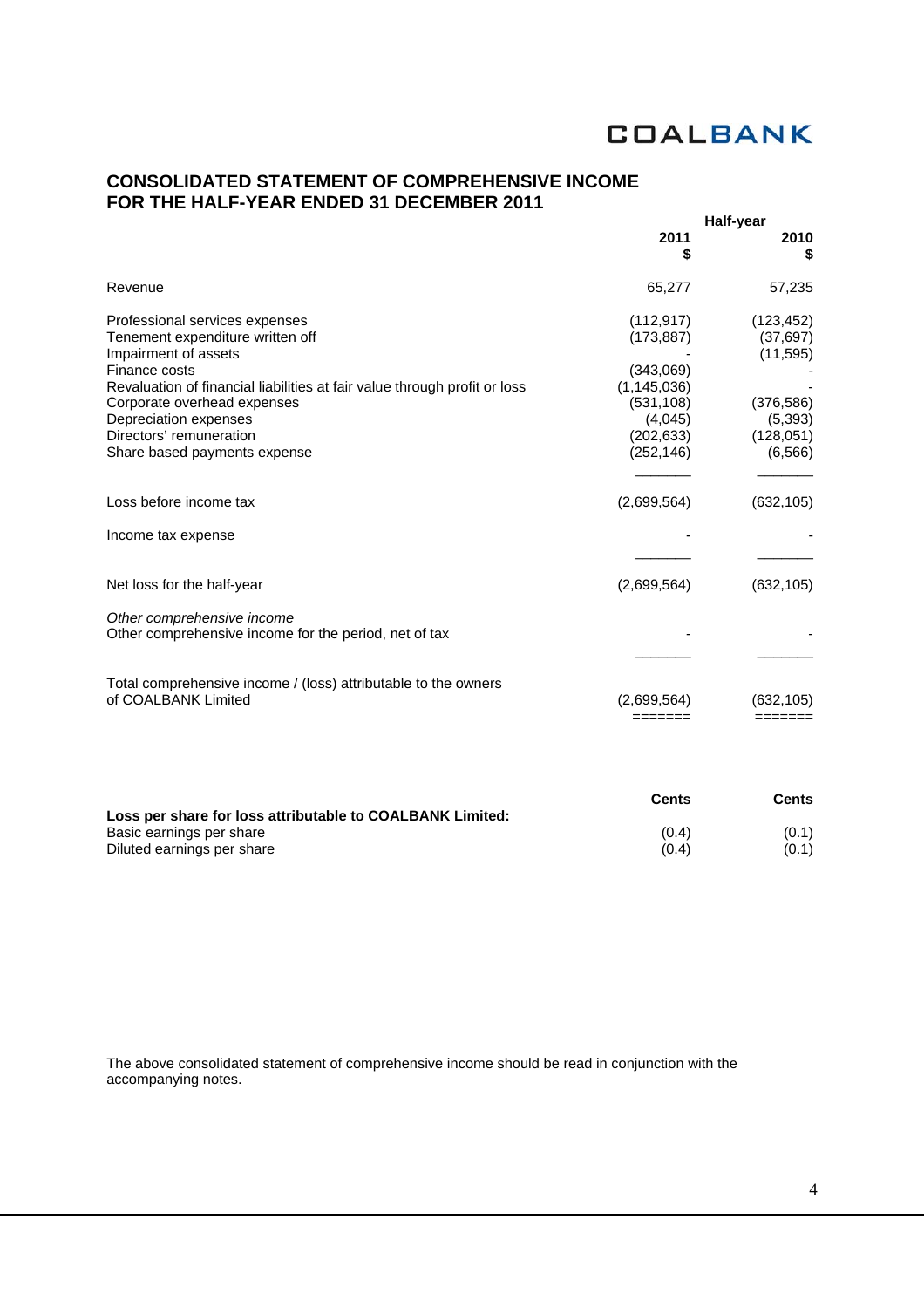## **CONSOLIDATED BALANCE SHEET AS AT 31 DECEMBER 2011**

|                                                    | <b>Notes</b> | 31 December<br>2011<br>\$ | 30 June<br>2011<br>5            |
|----------------------------------------------------|--------------|---------------------------|---------------------------------|
| <b>ASSETS</b>                                      |              |                           |                                 |
| <b>Current assets</b><br>Cash and cash equivalents |              | 1,216,132                 | 804,628                         |
| Receivables                                        |              | 135,863                   | 16,290                          |
| <b>Total current assets</b>                        |              | 1,351,995                 | 820,918                         |
| <b>Non-current assets</b>                          |              |                           |                                 |
| Plant and equipment                                |              | 7,233                     | 11,278                          |
| Exploration and evaluation assets<br>Other assets  |              | 41,016,037<br>236,797     | 38,694,859<br>177,797           |
| Total non-current assets                           |              | 41,260,067                | 38,883,934                      |
|                                                    |              |                           |                                 |
| <b>Total assets</b>                                |              | 42,612,062                | 39,704,852                      |
| <b>LIABILITIES</b>                                 |              | =========                 | =========                       |
| <b>Current liabilities</b>                         |              |                           |                                 |
| Trade and other payables                           |              | 451,588                   | 147,852                         |
| <b>Total current liabilities</b>                   |              | 451,588                   | 147,852                         |
| <b>Non-current liabilities</b>                     |              |                           |                                 |
| Other financial liabilities                        | 4            | 3,000,000                 | 3,000,000                       |
| Borrowings                                         | 5            | 977,496                   |                                 |
| Derivative liability                               | 5            | 2,284,234                 |                                 |
| Total non-current liabilities                      |              | 6,261,730                 | 3,000,000                       |
| <b>Total liabilities</b>                           |              | 6,713,318                 | 3,147,852                       |
|                                                    |              | ========                  | $=$ $=$ $=$ $=$ $=$ $=$ $=$ $=$ |
| <b>Net assets</b>                                  |              | 35,898,744<br>=========   | 36,557,000<br>=========         |
| <b>EQUITY</b>                                      |              |                           |                                 |
| <b>Issued capital</b>                              |              | 54,901,019                | 53,111,857                      |
| Reserves                                           |              | 3,108,222                 | 2,856,076                       |
| <b>Accumulated losses</b>                          |              | (22, 110, 497)            | (19, 410, 933)                  |
| <b>Total equity</b>                                |              | 35,898,744                | 36,557,000                      |
|                                                    |              | =========                 | =========                       |

The above consolidated balance sheet should be read in conjunction with the accompanying notes.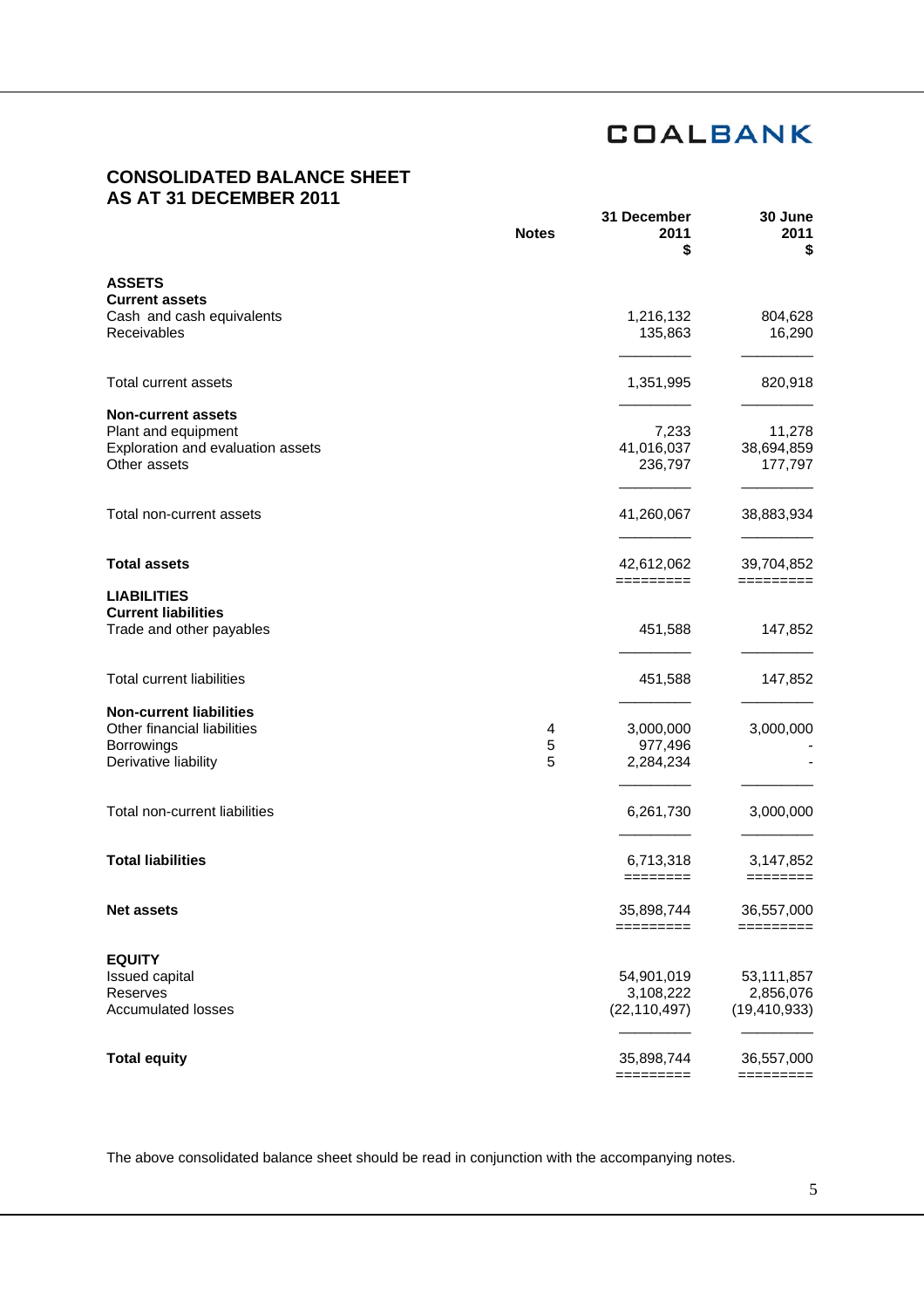## **CONSOLIDATED STATEMENT OF CHANGES IN EQUITY FOR THE HALF-YEAR ENDED 31 DECEMBER 2011**

|                                                                                      | <b>Issued capital</b><br>\$ | <b>Accumulated</b><br><b>losses</b><br>\$ | <b>Share based</b><br>payments<br>reserve<br>\$ | <b>Total</b><br>\$        |
|--------------------------------------------------------------------------------------|-----------------------------|-------------------------------------------|-------------------------------------------------|---------------------------|
| Balance at 1 July 2010<br>Loss for the period<br>Other comprehensive income          | 49,025,857                  | (10, 341, 792)<br>(632, 105)              | 815,786                                         | 39,499,851<br>(632, 105)  |
| <b>Total comprehensive income</b>                                                    |                             | (632, 105)                                |                                                 | (632, 105)                |
| Transactions with owners<br>in<br>their capacity as owners:                          |                             |                                           |                                                 |                           |
| Issue of share capital, net of<br>transaction costs<br>Non-cash share based payments | 4,086,000                   |                                           | 6,566                                           | 4,086,000<br>6,566        |
| Sub total                                                                            | 4,086,000                   |                                           | 6,566                                           | 4,092,566                 |
| <b>Balance at 31 December 2010</b>                                                   | 53,111,857                  | (10, 973, 897)                            | 822,352                                         | 42,960,312                |
| Balance at 1 July 2011<br>Loss for the period<br>Other comprehensive income          | 53,111,857                  | (19, 410, 933)<br>(2,699,564)             | 2,856,076                                       | 36,557,000<br>(2,699,564) |
| <b>Total comprehensive income</b>                                                    |                             | (2,699,564)                               |                                                 | (2,699,564)               |
| Transactions with owners<br>in<br>their capacity as owners:                          |                             |                                           |                                                 |                           |
| Issue of share capital, net of<br>transaction costs<br>Non-cash share based payments | 1,789,162                   |                                           | 252,146                                         | 1,789,162<br>252,146      |
| Sub total                                                                            | 1,789,162                   |                                           | 252,146                                         | 2,041,308                 |
| <b>Balance at 31 December 2011</b>                                                   | 54,901,019                  | (22, 110, 497)                            | 3,108,222                                       | 35,898,744                |

The above consolidated statement of changes in equity should be read in conjunction with the accompanying notes.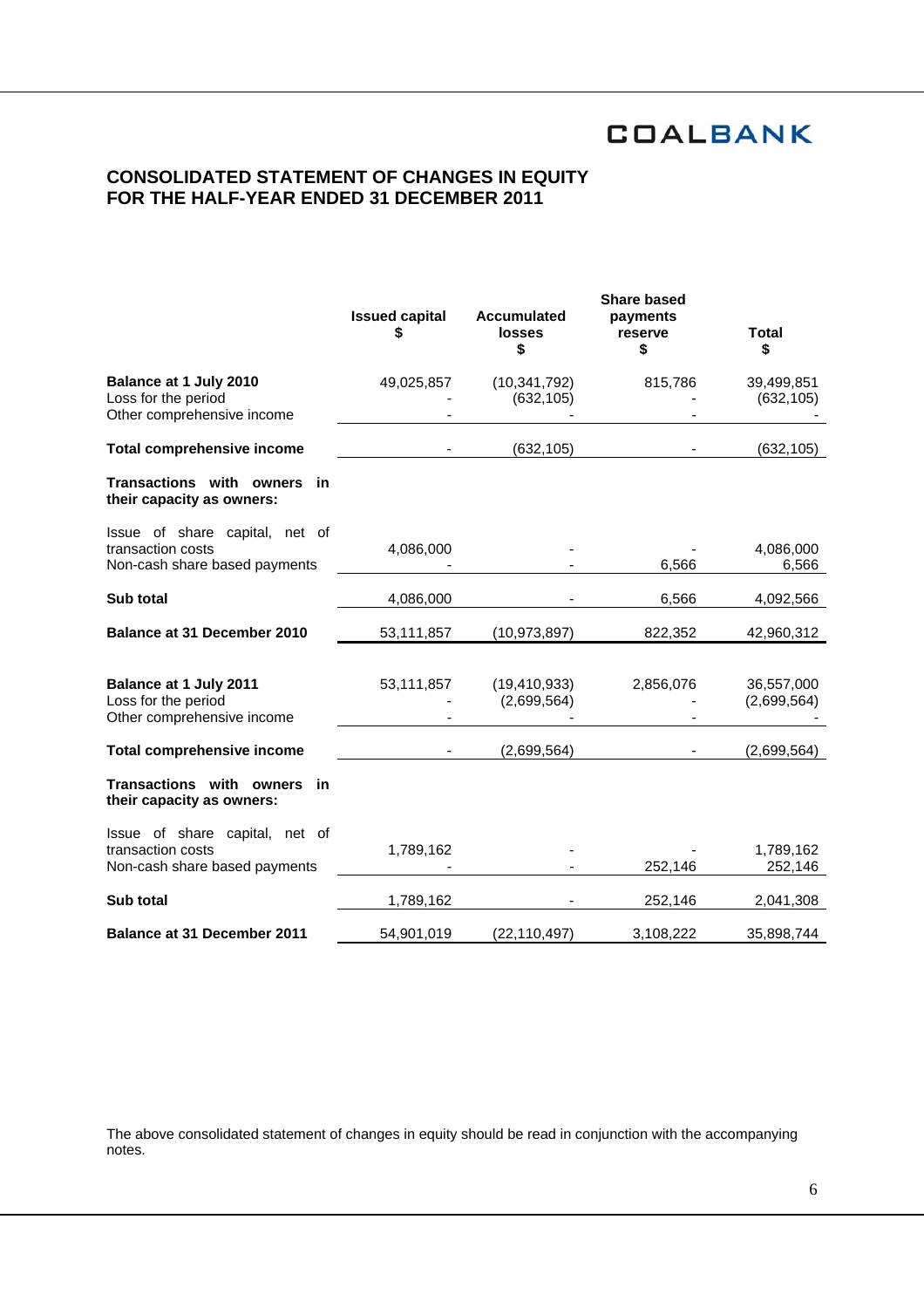## **CONSOLIDATED STATEMENT OF CASH FLOWS FOR THE HALF-YEAR ENDED 31 DECEMBER 2011**

|                                                                                                                                                                              | Half-year                            |                                          |
|------------------------------------------------------------------------------------------------------------------------------------------------------------------------------|--------------------------------------|------------------------------------------|
|                                                                                                                                                                              | 2011<br>\$                           | 2010                                     |
| Cash flows from operating activities                                                                                                                                         |                                      |                                          |
| Receipts in the course of operations (inclusive of goods and services tax)<br>Payments to suppliers and employees (inclusive of goods and services tax)<br>Interest received | 155,474<br>(1, 113, 255)<br>65,277   | 140,447<br>(1,009,802)<br>55,118         |
| Net cash outflow from operating activities                                                                                                                                   | (892, 504)                           | (814, 237)                               |
| Cash flows from investing activities                                                                                                                                         |                                      |                                          |
| Payments for exploration assets<br>Proceeds on sale of plant and equipment<br>Payment for security deposit<br>Refund of security deposit                                     | (2, 199, 779)<br>(59,000)            | (1,808,948)<br>5,000<br>(35, 577)<br>680 |
| Net cash outflow from investing activities                                                                                                                                   | (2,258,779)                          | (1,838,845)                              |
| Cash flows from financing activities                                                                                                                                         |                                      |                                          |
| Proceeds from share issue<br>Payment of share issue costs and costs of issuing convertible bonds<br>Proceeds from issue of convertible bonds                                 | 1,900,000<br>(237, 213)<br>1,900,000 | 4,086,000                                |
| Net cash inflow from financing activities                                                                                                                                    | 3,562,787                            | 4,086,000                                |
| Net increase / (decrease) in cash and cash equivalents                                                                                                                       | 411,504                              | 1,432,918                                |
| Cash and cash equivalents at the beginning of the half-year                                                                                                                  | 804,628                              | 774,058                                  |
| Cash and cash equivalents at the end of the half-year                                                                                                                        | 1,216,132<br>=======                 | 2,206,976<br>=======                     |

The above consolidated statement of cash flows should be read in conjunction with the accompanying notes.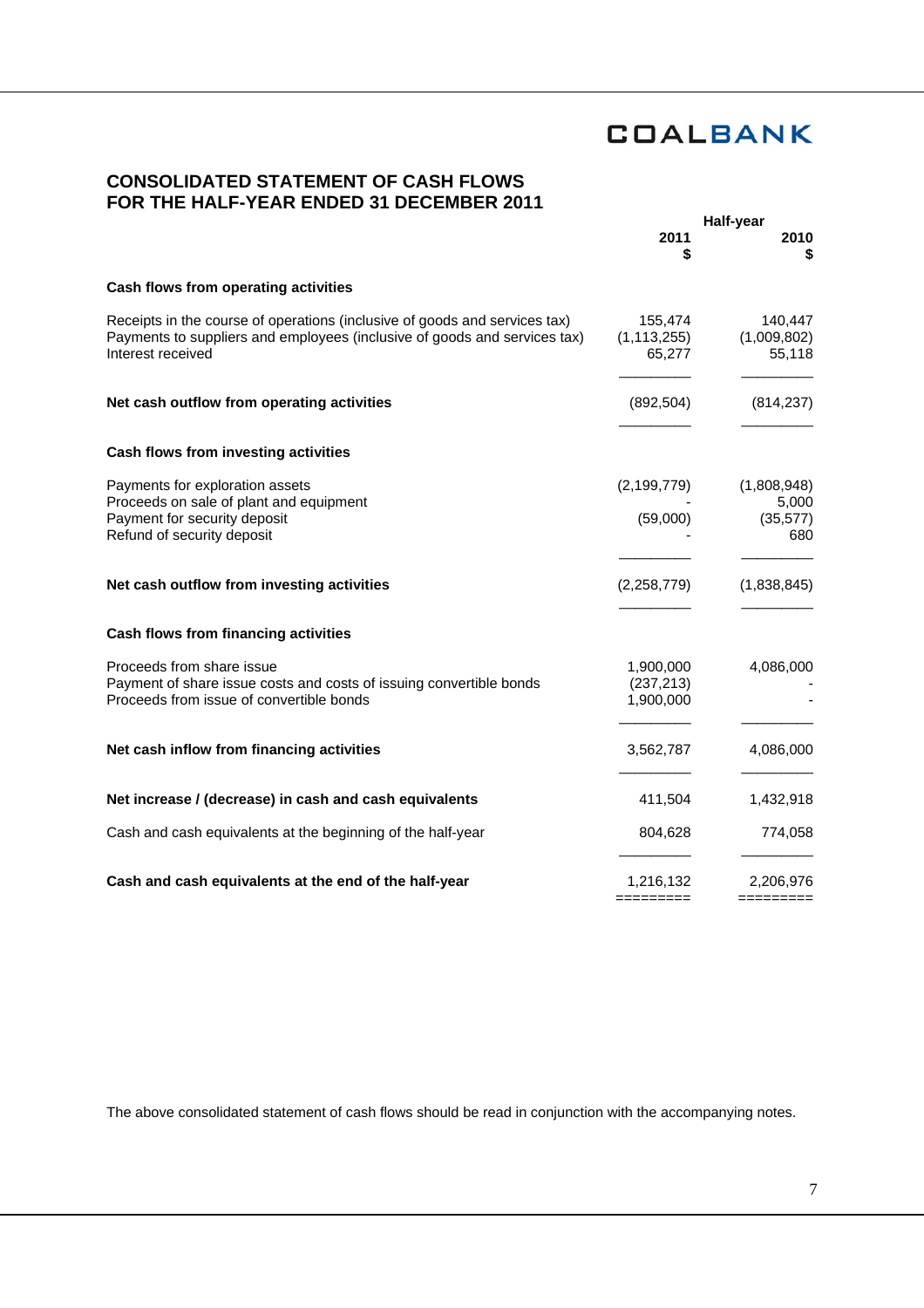### **NOTES TO THE FINANCIAL STATEMENTS FOR THE HALF-YEAR ENDED 31 DECEMBER 2011**

#### **Note 1 Summary of significant accounting policies**

This condensed consolidated interim financial report for the half-year reporting period ended 31 December 2011 has been prepared in accordance with Accounting Standard AASB 134 *Interim Financial Reporting* and the *Corporations Act 2001*.

This condensed consolidated interim financial report does not include all the notes of the type normally included in an annual financial report. Accordingly, this report is to be read in conjunction with the annual report for the year ended 30 June 2011 and any public announcements made by COALBANK Limited during the interim reporting period in accordance with the continuous disclosure requirements of the *Corporations Act 2001*.

The accounting policies and methods of computation adopted are consistent with those of the most recent annual financial statements.

The financial statements have been prepared on the going concern basis, which contemplates continuity of normal business activities and realization of assets and liabilities in the normal course of business.

The Directors acknowledge that, as in the prior year, to continue the exploration and development of the Group's exploration projects, the budgeted cash flows from operating and investing activities for the future will necessitate further capital raising. In the event that the Group is unable to raise future funding requirements there exists a material uncertainty that may cast significant doubt on the Group's ability to continue as a going concern with the result that the Group may be required to realize their assets at amounts different to those currently recognized, settle liabilities other than in the ordinary course of business and make provisions for costs which may arise as a result of cessation or curtailment of normal business operations.

### **Note 2 Segment information**

#### **Description of segments**

The Group has identified its operating segments based on the internal reports that are reviewed and used by the Board of Directors in assessing performance and determining the allocation of resources. The Board of Directors carries out the role and is therefore the Chief Operating Decision Maker.

The Group is managed primarily on the basis of product category having different risk profiles and performance assessment criteria. Operating segments are therefore determined on this basis.

The consolidated entity has identified its reportable operating segments based on its internal reports that are reviewed and used by the Board of Directors in assessing performance and in determining the location of resources. It's reporting on an operating basis into the following segments. There are no inter-segment transactions.

*Coal -* Exploration for coal. *Petroleum -* Exploration for oil and gas. *Minerals -* Exploration for base metals.

These segments are consistent with those identified in the 30 June 2011 financial report. However, they have changed from the prior half-year period as management has changed its focus from a project base to a commodities base. The corresponding financial information below for the prior period has been restated.

The consolidated entity operates solely within Australia. Given the current stage of the Group's activities, there is no segment revenue.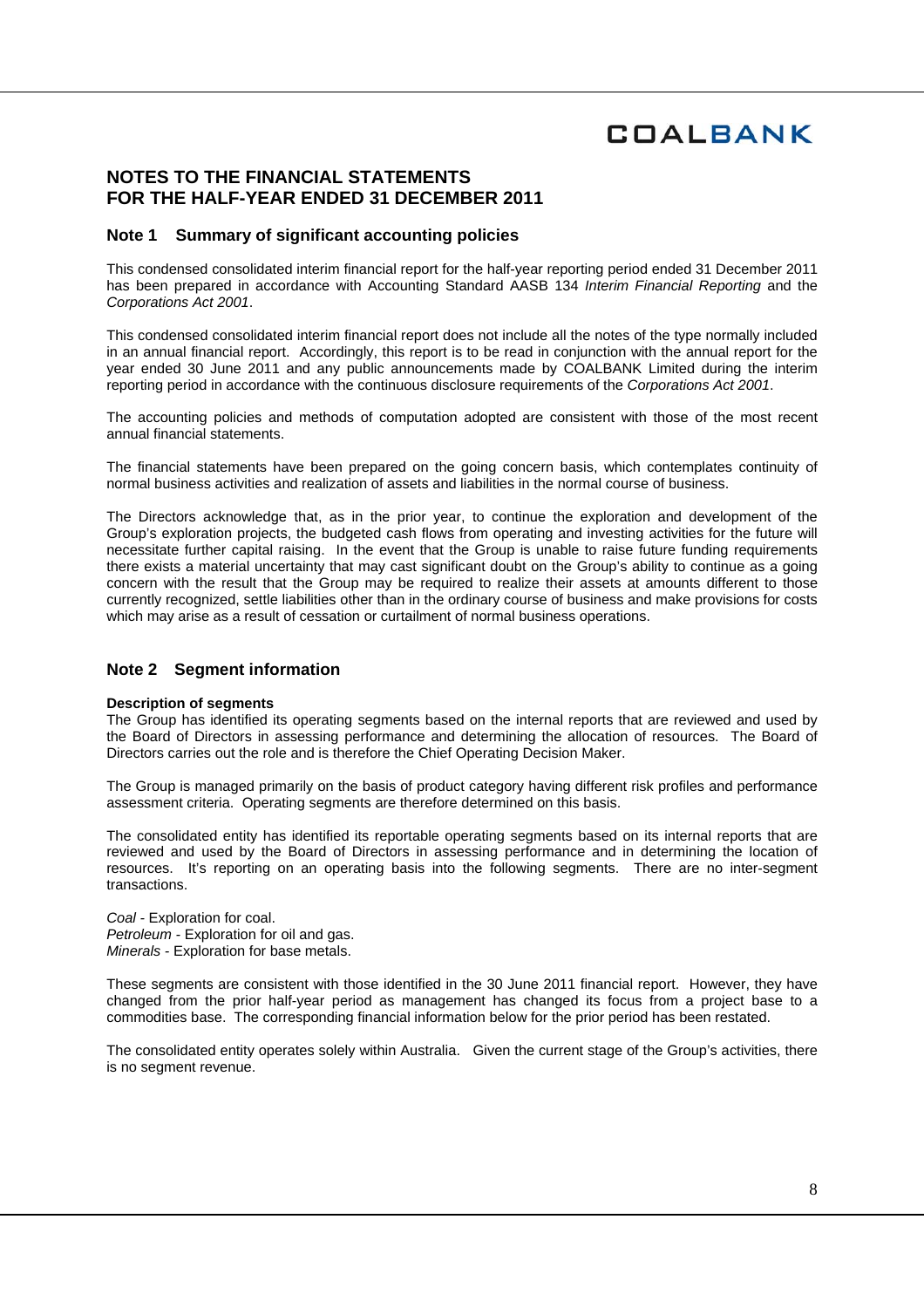## **NOTES TO THE FINANCIAL STATEMENTS FOR THE HALF-YEAR ENDED 31 DECEMBER 2011**

### **Note 2 Segment information (continued)**

The segment information provided to the board for the reportable segments for the half-year ended 31 December 2011 is as follows:

| Half-year 2011                                                                                                                                                                                                                                                                                                            | Coal<br>\$     | Petroleum<br>\$ | <b>Minerals</b><br>\$                                                                                   | Consolidated<br>\$                                                                   |
|---------------------------------------------------------------------------------------------------------------------------------------------------------------------------------------------------------------------------------------------------------------------------------------------------------------------------|----------------|-----------------|---------------------------------------------------------------------------------------------------------|--------------------------------------------------------------------------------------|
| Tenement expenditure written-off                                                                                                                                                                                                                                                                                          | (105, 247)     | (64, 406)       | (4,234)                                                                                                 | (173, 887)                                                                           |
| Half-year 2010                                                                                                                                                                                                                                                                                                            |                |                 |                                                                                                         |                                                                                      |
| Tenement expenditure written-off                                                                                                                                                                                                                                                                                          | $\blacksquare$ | (17, 400)       | (20, 297)                                                                                               | (37, 697)                                                                            |
| <b>Total segment assets</b>                                                                                                                                                                                                                                                                                               |                |                 |                                                                                                         |                                                                                      |
| 31 December 2011<br>Segment assets<br>Cash and cash equivalents<br>Trade and other receivables<br>Plant and equipment                                                                                                                                                                                                     | 37,602,817     | 3,218,887       | 431,130                                                                                                 | 41,252,834<br>1,216,132<br>135,863<br>7,233                                          |
| <b>Total assets</b>                                                                                                                                                                                                                                                                                                       |                |                 |                                                                                                         | 42,612,062                                                                           |
| 30 June 2011<br>Segment assets<br>Cash and cash equivalents<br>Trade and other receivables<br>Plant and equipment                                                                                                                                                                                                         | 35,270,752     | 3,178,350       | 423,554                                                                                                 | 38,872,656<br>804,628<br>16,290<br>11,278                                            |
| <b>Total assets</b>                                                                                                                                                                                                                                                                                                       |                |                 |                                                                                                         | 39,704,852                                                                           |
| A reconciliation to loss before income tax is provided as follows:                                                                                                                                                                                                                                                        |                |                 |                                                                                                         |                                                                                      |
|                                                                                                                                                                                                                                                                                                                           |                |                 | 2011                                                                                                    | 2010                                                                                 |
| Tenement expenditure written off                                                                                                                                                                                                                                                                                          |                |                 | \$<br>(173, 887)                                                                                        | (37, 697)                                                                            |
| Corporate expenses / income<br>Professional services expenses<br>Corporate overhead expenses<br>Depreciation expenses<br>Directors' remuneration<br>Finance costs<br>Revaluation of financial liabilities at fair value through profit or loss<br>Impairment of assets<br>Share based payments expense<br>Interest income |                |                 | (112, 917)<br>(531, 108)<br>(4,045)<br>(202, 633)<br>(343,069)<br>(1, 145, 036)<br>(252, 146)<br>65,277 | (123, 452)<br>(376, 586)<br>(5,393)<br>(128, 051)<br>(11, 595)<br>(6, 566)<br>57,235 |
| Loss before income tax                                                                                                                                                                                                                                                                                                    |                |                 | (2,699,564)                                                                                             | (632, 105)                                                                           |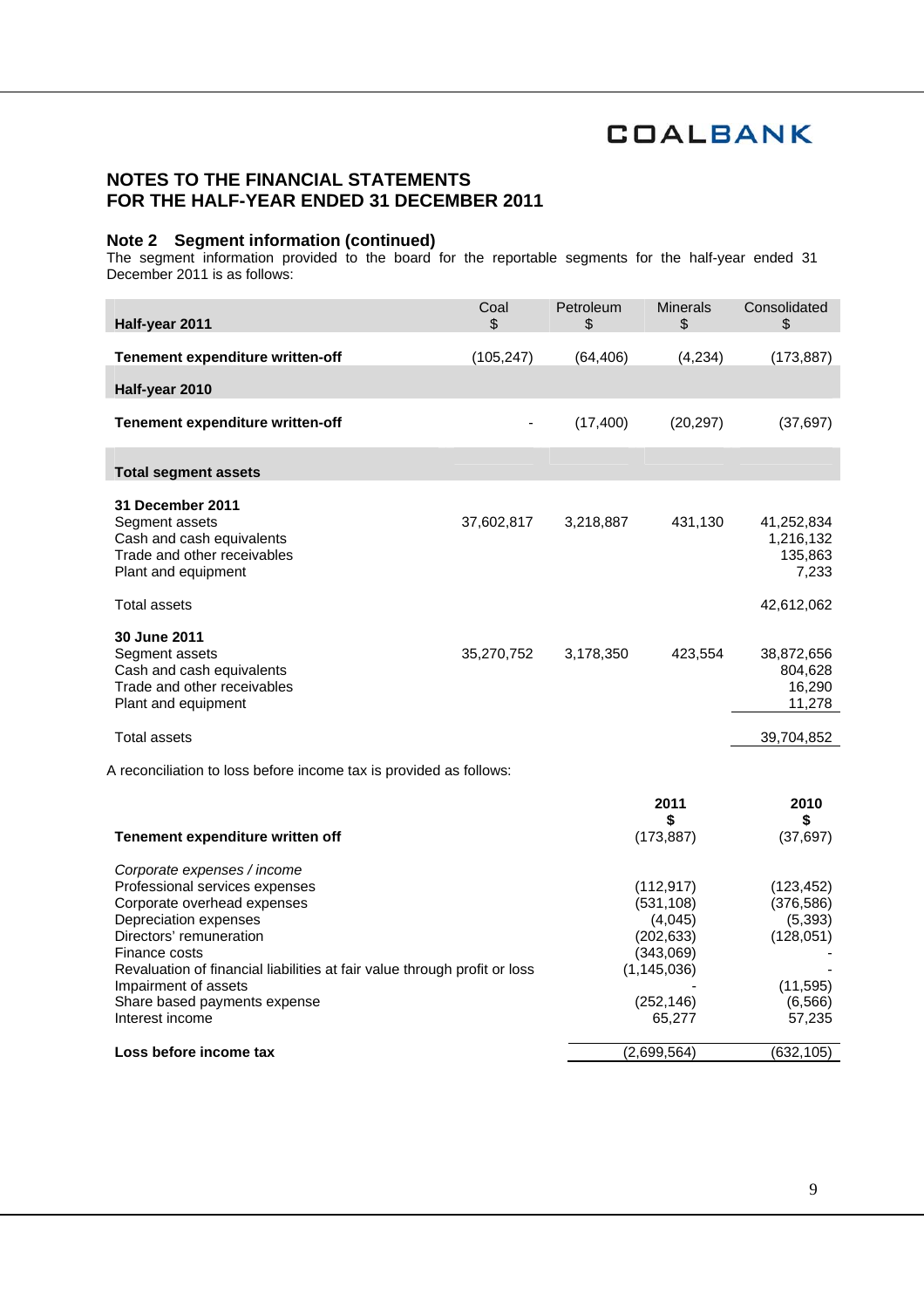### **NOTES TO THE FINANCIAL STATEMENTS FOR THE HALF-YEAR ENDED 31 DECEMBER 2011**

#### **Note 3 Loss for the half-year**

|                                                                                           | Half-year  |            |
|-------------------------------------------------------------------------------------------|------------|------------|
|                                                                                           | 2011<br>\$ | 2010<br>\$ |
| Loss for the half-year includes the following items:                                      |            |            |
| <b>Expenses</b><br>Loss before income tax includes the following specific expenses:       |            |            |
| Finance costs<br>Unwinding of issue costs financial liabilities not at fair value through |            |            |
| profit or loss                                                                            | 267,297    |            |
| Issue costs of financial liabilities at fair value through profit or loss                 | 75,772     |            |
| Finance costs expensed                                                                    | 343.069    |            |
|                                                                                           |            |            |

### **Note 4 Non-current liabilities – Other financial liabilities**

|                             | 31 December<br>2011 | 30 June<br>2011 |
|-----------------------------|---------------------|-----------------|
| Other financial liabilities | 3,000,000           | 3,000,000       |

The Group has agreements with Oliver Lennox-King (Lennox-King), whereby Lennox-King has paid \$3 million to the Group and in return the Group has agreed to pay Lennox-King a royalty equal to 1% of the gross value of coal sold and gas produced from the tenements currently held by the Group, in the areas of the Moreton Energy Coal Project in the Clarence-Moreton Basin and the Tambo Coal & Gas Project in the Upper Surat Basin.

The initial \$3 million received and recorded as a liability was initially recognised at fair value. Post initial recognition, the \$3 million received is accounted for in accordance with the Group policy for financial instruments set out in Note 1(o) of the 30 June 2011 Annual Report.

The royalty is only payable in the event of future production of coal and gas.

There has been no movement in the balance of the liability. The Group has assessed that the fair value at the time of the initial transaction, which was at arm's length, remains a reasonable assessment of the fair value at 31 December 2011 as no changes in the underlying circumstances have occurred since.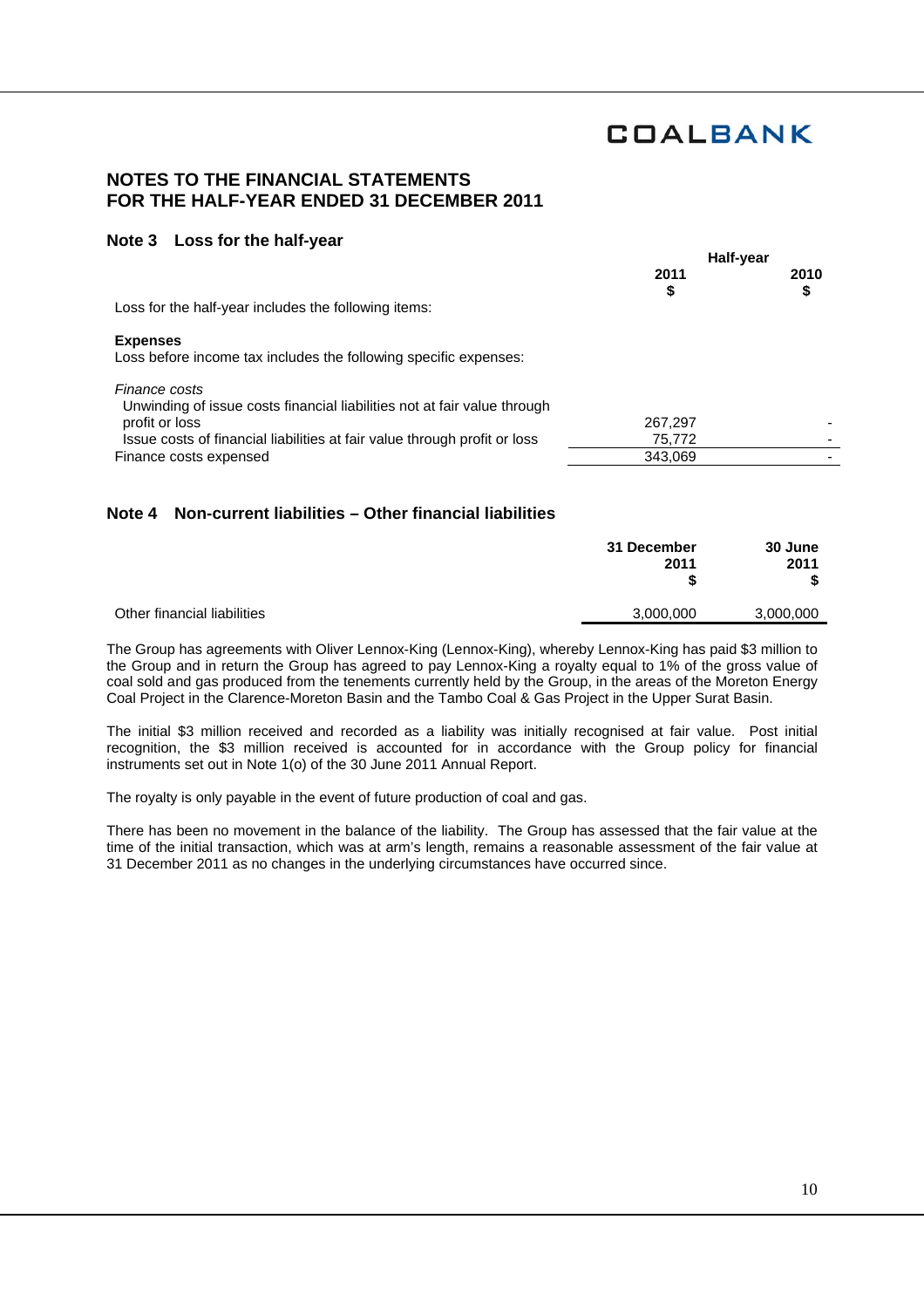### **NOTES TO THE FINANCIAL STATEMENTS FOR THE HALF-YEAR ENDED 31 DECEMBER 2011**

### **Note 5 Non-current liabilities – Convertible bonds**

|                                                           | 31 December<br>2011<br>S | 30 June<br>2011 |
|-----------------------------------------------------------|--------------------------|-----------------|
| The carrying value of Convertible bonds are disclosed as: |                          |                 |
| Derivative liability<br><b>Borrowings</b>                 | 2,284,234<br>977,496     |                 |
|                                                           | 3,261,730                |                 |

The parent entity issued 380 convertible notes for \$1,900,000 on 25 July 2011. The notes are convertible into ordinary shares in the parent entity, at the option of the holder, up until 25 July 2014. The number of shares to be converted will be dependent on the Conversion Price, which is the lower of \$0.038 and the price of any subsequent issue of ordinary shares. The convertible notes are presented in the balance sheet as follows:

|                                                        | 31 December<br>2011 | 30 June<br>2011 |
|--------------------------------------------------------|---------------------|-----------------|
| <b>Borrowings</b>                                      | S                   | \$              |
| Face value of notes issued                             | 1,900,000           |                 |
| Derivative liability – fair value initially recognised | (1, 139, 198)       |                 |
|                                                        | 760,802             |                 |
| Issue costs                                            | (50, 603)           |                 |
| Unwinding of issue costs                               | 267,297             |                 |
| Non-current liability                                  | 977,496             |                 |
| Derivative liability                                   |                     |                 |
| Fair value initially recognised                        | 1,139,198           |                 |
| Fair value movement to 31 December 2011                | 1,145,036           |                 |
| Carrying value at 31 December 2011                     | 2,284,234           |                 |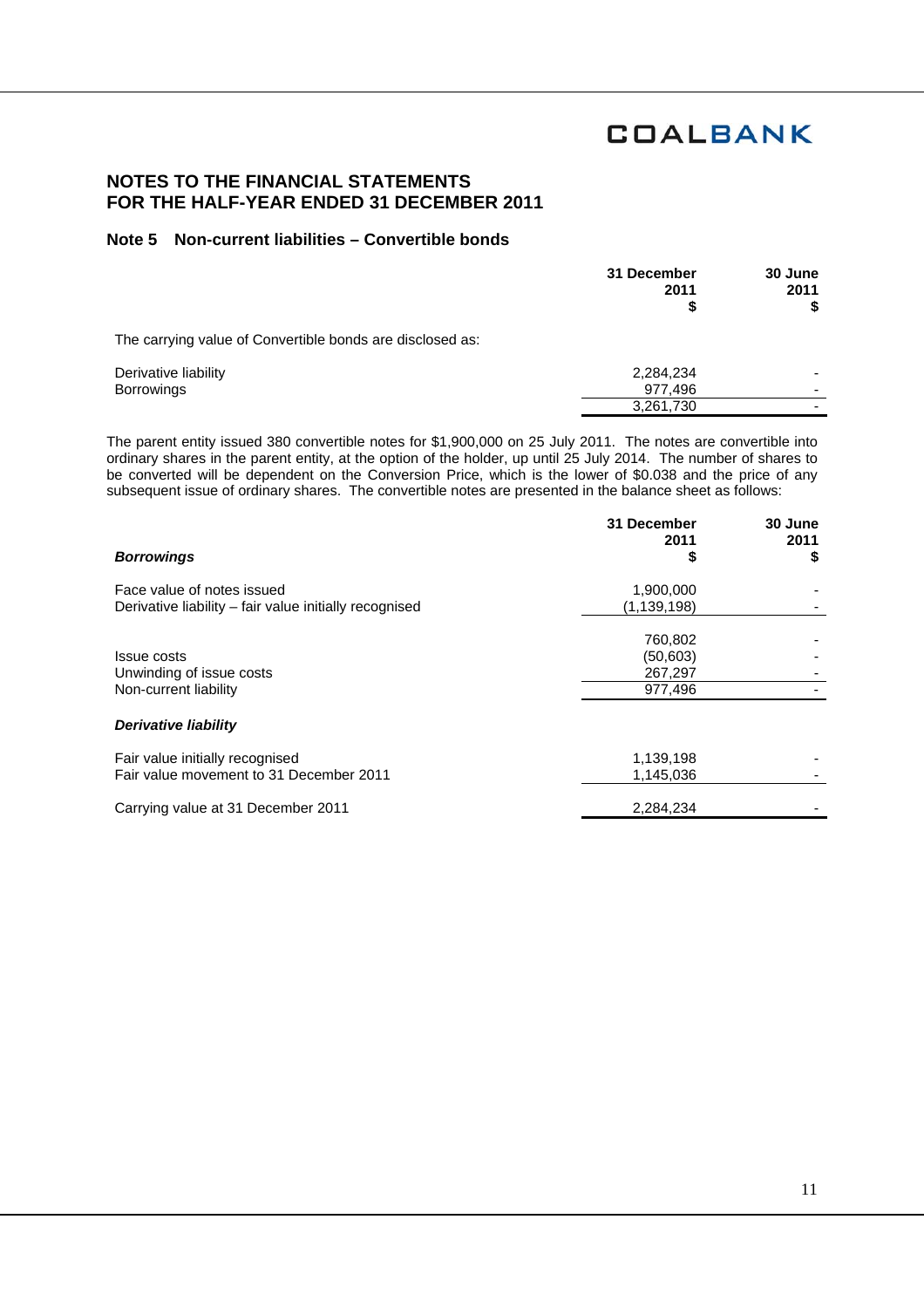-

(1,000,000)

- (9,250,000)

## **NOTES TO THE FINANCIAL STATEMENTS FOR THE HALF-YEAR ENDED 31 DECEMBER 2011**

#### **Note 6 Equity securities issued**

|                                                                                                                                                                       | Half-year             |                           | Half-year  |                        |
|-----------------------------------------------------------------------------------------------------------------------------------------------------------------------|-----------------------|---------------------------|------------|------------------------|
|                                                                                                                                                                       | 2011<br><b>Shares</b> | 2010<br><b>Shares</b>     | 2011<br>\$ | 2010<br>\$             |
| Issues of ordinary shares during the half-year<br>Shares issued in accordance with share sale and<br>purchase agreement *<br>Shares issued to sophisticated investors | 50,000,000            | 407,288,211<br>47,750,000 | 1,900,000  | 3,820,000              |
| Shares issued on exercise of options<br>Shares issued on exercise of performance rights<br>Share issue expenses                                                       |                       | 3,800,000<br>8,250,000    | (110, 838) | 266,000                |
| Net increase in contributed equity                                                                                                                                    | 50,000,000            | 467,088,211               | 1,789,162  | 4,086,000              |
|                                                                                                                                                                       |                       | 2011<br><b>Options</b>    | Half-year  | 2010<br><b>Options</b> |
| Movement in options during the half-year<br>Options exercised<br>Options issued                                                                                       |                       | 13,000,000                |            | (3,800,000)            |
|                                                                                                                                                                       |                       | 13,000,000                |            | (3,800,000)            |
|                                                                                                                                                                       |                       | 2011<br><b>Rights</b>     | Half-year  | 2010<br><b>Rights</b>  |
| Movement in performance rights during the half-<br>year<br>Performance rights exercised                                                                               |                       |                           |            | (8, 250, 000)          |

Performance rights expired

**\*** No amount has been shown as an increase in the dollar amount of issued capital for the half-year ended 31 December 2010 as the increase was recorded in June 2010 as per note 15(h) of the June 2011 financial report.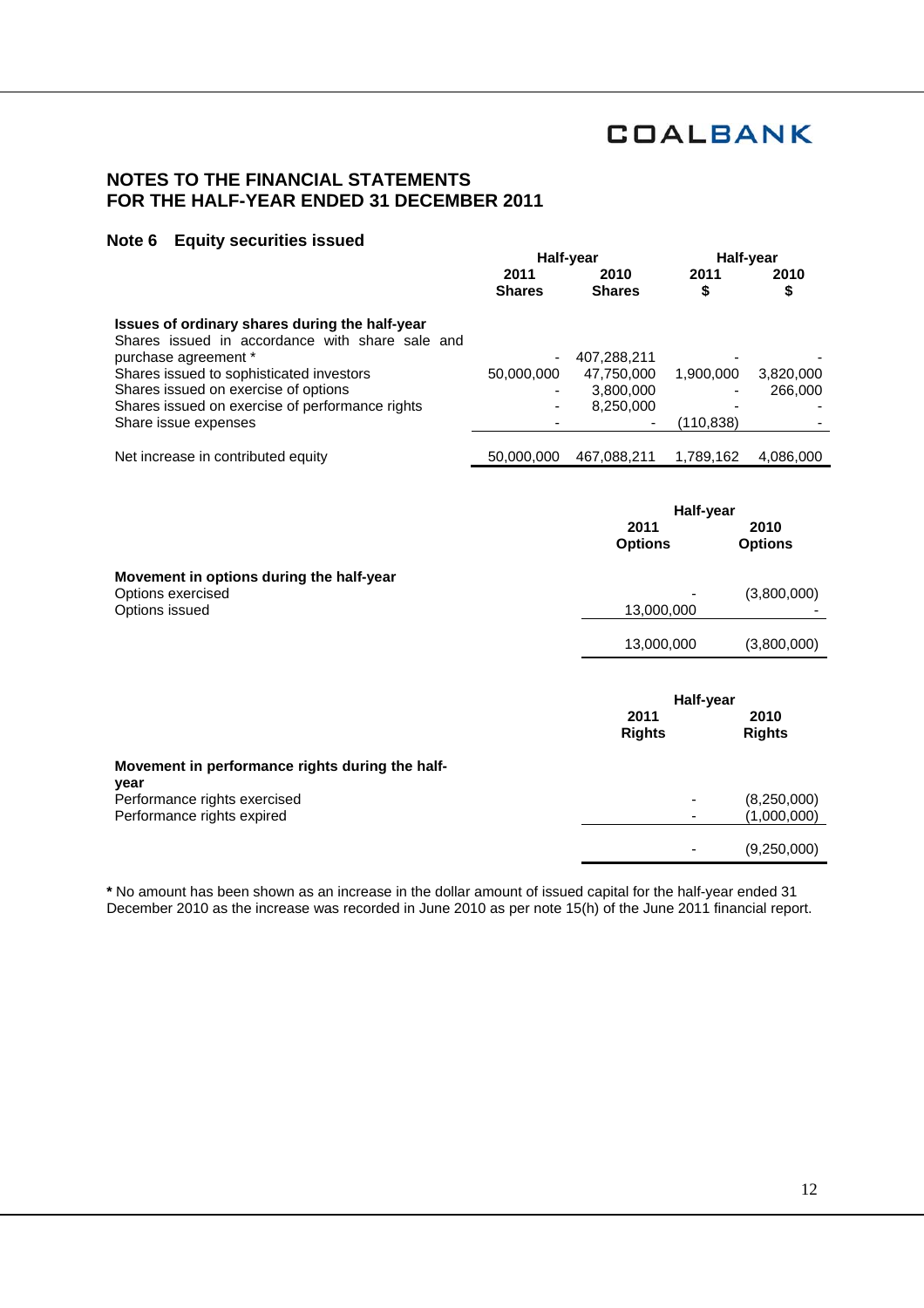### **NOTES TO THE FINANCIAL STATEMENTS FOR THE HALF-YEAR ENDED 31 DECEMBER 2011**

#### **Note 7 Commitments for expenditure**

|                                                                                                                                                                                                                             | 31 December<br>2011     | 30 June<br>2011          |
|-----------------------------------------------------------------------------------------------------------------------------------------------------------------------------------------------------------------------------|-------------------------|--------------------------|
| <b>Exploration commitments</b><br>Commitments as at 31 December 2011 for payments under exploration<br>permits for minerals in existence at the reporting date but not<br>recognised as liabilities are payable as follows: | \$                      | S                        |
| Within one year<br>Later than one year but not later than 5 years                                                                                                                                                           | 8,581,580<br>24,522,568 | 13,153,326<br>23,045,004 |
| Later than 5 years<br>Commitments as at 31 December 2011 not recognised in the<br>financial statements                                                                                                                      | 33,104,148              | 36,198,330               |

To maintain current rights to tenure of various exploration tenements, the Group will be required to outlay amounts in respect of tenement exploration expenditure commitments. These outlays, which arise in relation to granted tenements are noted above. The outlays may be varied from time to time, subject to approval of the relevant government departments, and may be relieved if a tenement is relinquished.

Exploration commitments are calculated on the assumption that each of the tenements will be held for its full term. However, commitments may decrease materially as exploration advances and ground that is shown to be unprospective is progressively surrendered. Expenditure commitments on prospective ground will be met out of existing funds, joint ventures, farm-outs, and new capital raisings.

#### **Note 8 Contingent liabilities**

There have been no changes in contingent liabilities or contingent assets since the end of the previous annual reporting period.

#### **Note 9 Events subsequent to reporting date**

On 27 February 2012 COALBANK Limited issued 83,333,333 ordinary shares to institutional and sophisticated investors. The shares were issued at \$0.06 per share raising a total of \$5 million. The funding will enable the Group to accelerate drilling at its Blackall coal project in Central Queensland.

There have been no other matters or circumstances that have arisen since the end of the half-year, that have significantly affected, or may significantly affect, the operations of the Group, the results of those operations or the state of affairs of the Group in future financial years.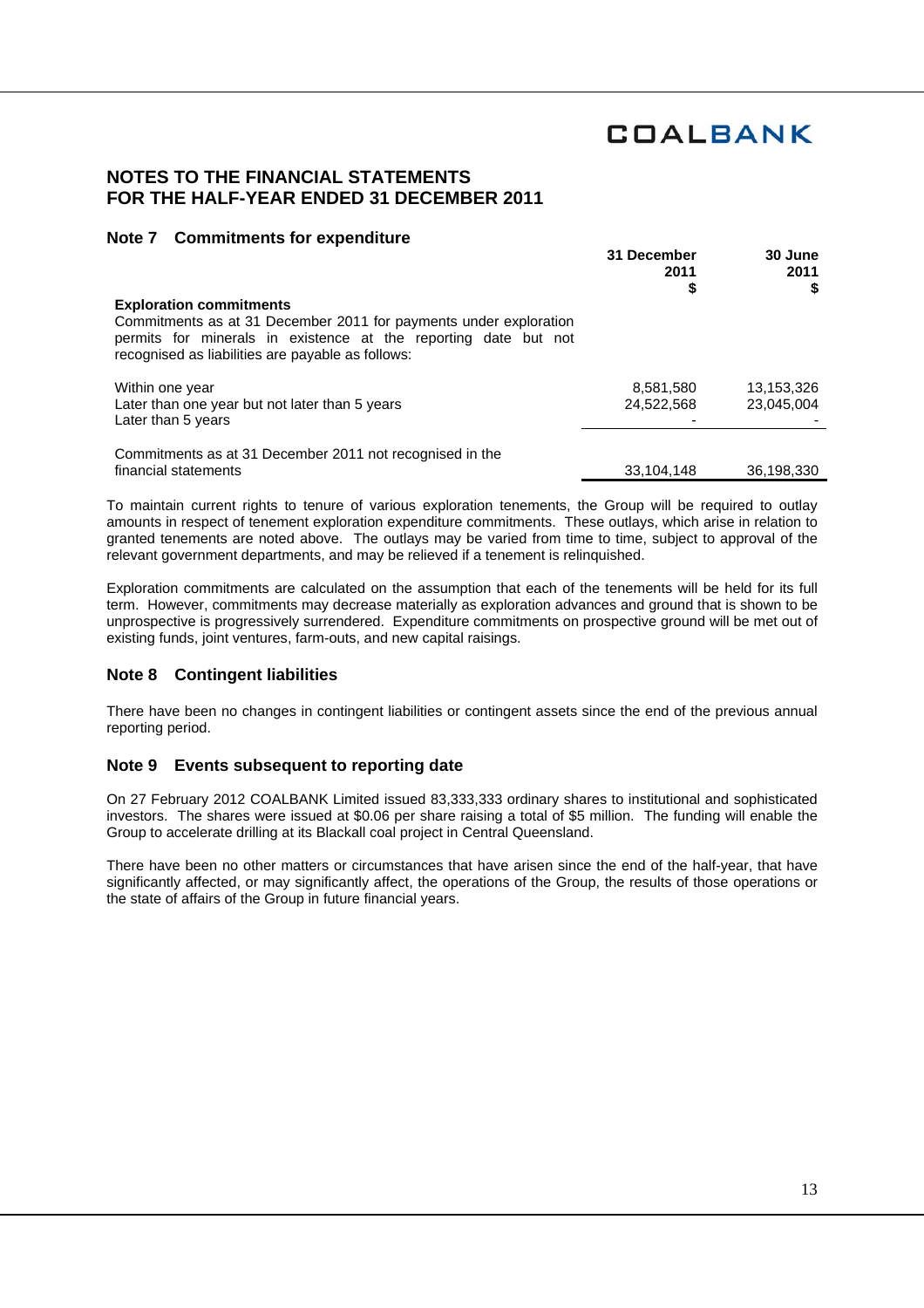#### **DIRECTORS' DECLARATION**

In the directors' opinion:

- (a) the attached financial statements and notes are in accordance with the *Corporations Act 2001,* including: (i) complying with Accounting Standard AASB 134 Interim Financial Reporting, the *Corporations Regulations 2001* and other mandatory professional reporting requirements, and (ii) giving a true and fair view of the group's financial position as at 31 December 2011 and of its performance for the half-year ended on that date, and
- (b) there are reasonable grounds to believe that COALBANK Limited will be able to pay its debts as and when they become due and payable.

This declaration is made in accordance with a resolution of the directors.

estel

R Clarke Chairman

Brisbane 15 March 2012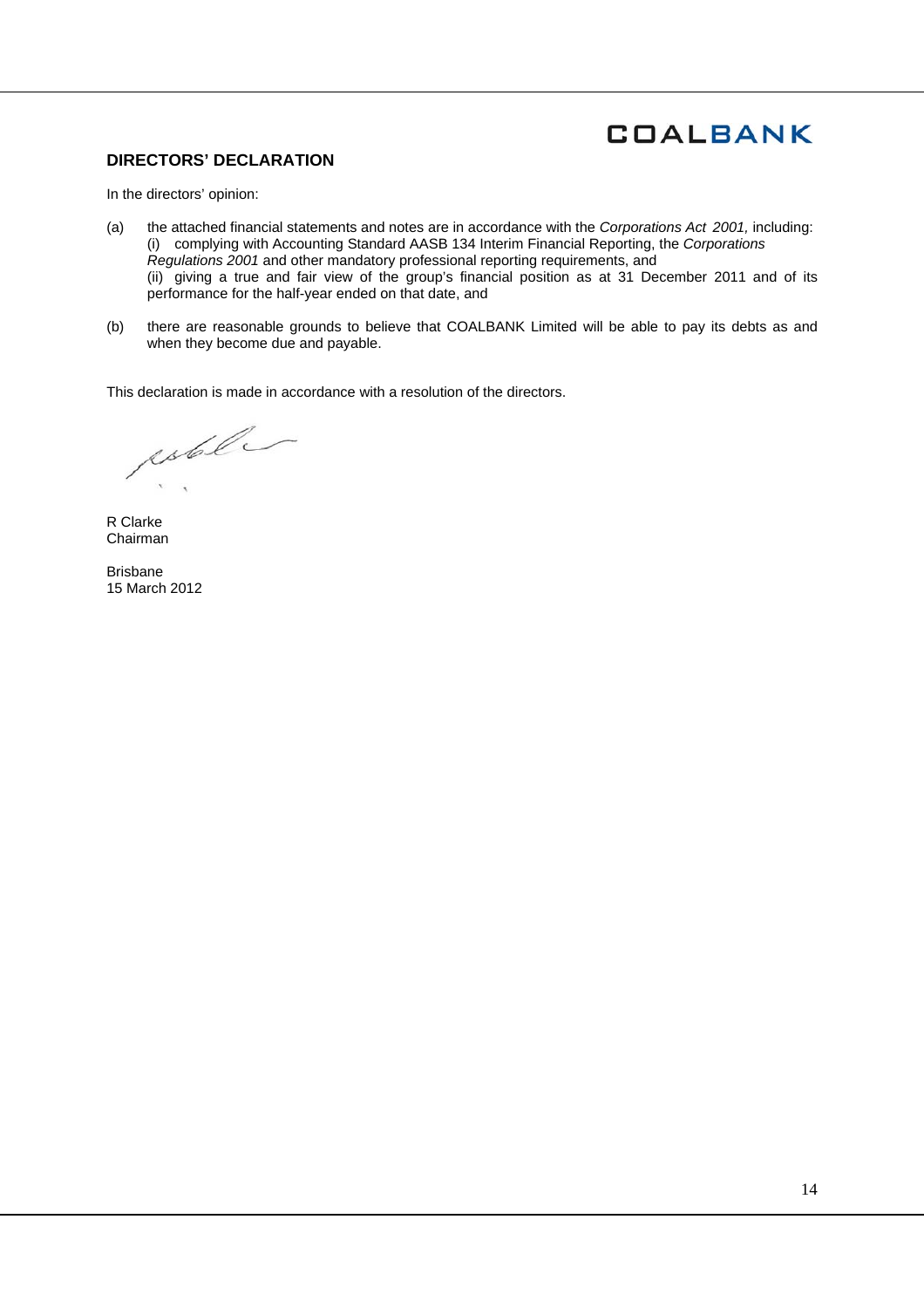

Level 18, 300 Queen St Brisbane QLD 4000, GPO Box 457 Brisbane QLD 4001 Australia

## **INDEPENDENT AUDITOR'S REVIEW REPORT**

To the members of COALBANK Limited

### **Report on the Half-Year Financial Report**

We have reviewed the accompanying half-year financial report of COALBANK Limited, which comprises the consolidated statement of financial position as at 31 December 2011, the consolidated statement of comprehensive income, consolidated statement of changes in equity and the consolidated statement of cash flows for the half-year ended on that date, notes comprising a summary of significant accounting policies and other explanatory information, and the directors' declaration of the consolidated entity comprising the disclosing entity and the entities it controlled at the half-year's end or from time to time during the half-year.

### **Directors' Responsibility for the Half-Year Financial Report**

The directors of the disclosing entity are responsible for the preparation of the half-year financial report that gives a true and fair view in accordance with Australian Accounting Standards and the *Corporations Act 2001* and for such internal control as the directors determine is necessary to enable the preparation of the half-year financial report that is free from material misstatement, whether due to fraud or error.

### **Auditor's Responsibility**

Our responsibility is to express a conclusion on the half-year financial report based on our review. We conducted our review in accordance with Auditing Standard on Review Engagements ASRE 2410 *Review of a Financial Report Performed by the Independent Auditor of the Entity*, in order to state whether, on the basis of the procedures described, we have become aware of any matter that makes us believe that the half-year financial report is not in accordance with the *Corporations Act 2001* including: giving a true and fair view of the disclosing entity's financial position as at 31 December 2011 and its performance for the half-year ended on that date; and complying with Accounting Standard AASB 134 *Interim Financial Reporting* and the *Corporations Regulations 2001*. As the auditor of COALBANK Limited, ASRE 2410 requires that we comply with the ethical requirements relevant to the audit of the annual financial report.

A review of a half-year financial report consists of making enquiries, primarily of persons responsible for financial and accounting matters, and applying analytical and other review procedures. A review is substantially less in scope than an audit conducted in accordance with Australian Auditing Standards and consequently does not enable us to obtain assurance that we would become aware of all significant matters that might be identified in an audit. Accordingly, we do not express an audit opinion.